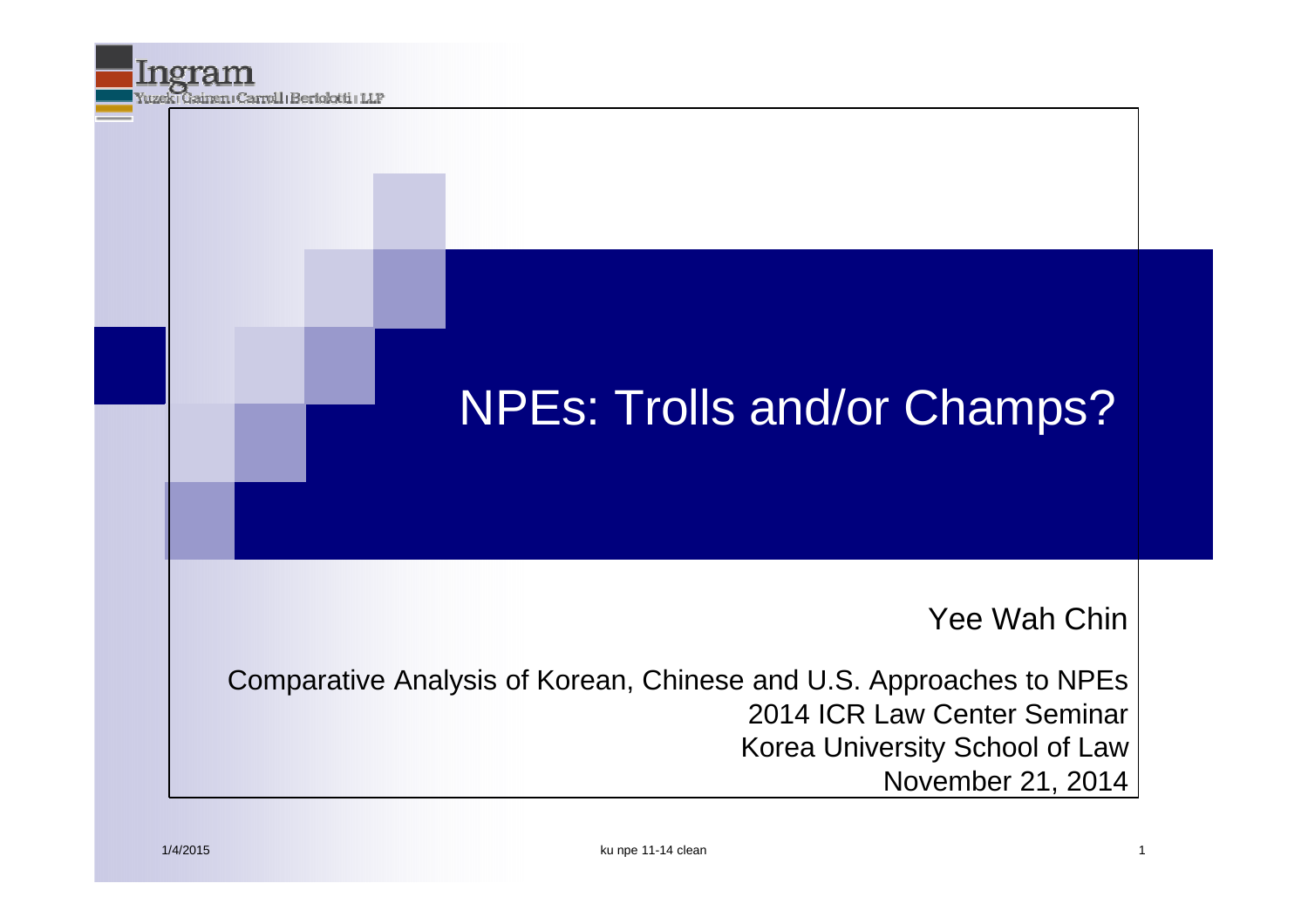

# NPEs: Trolls and/or Champs?

- **NPEs and PAEs**
- What we know
- **Questions**
- U.S. developments
- **Potential paths**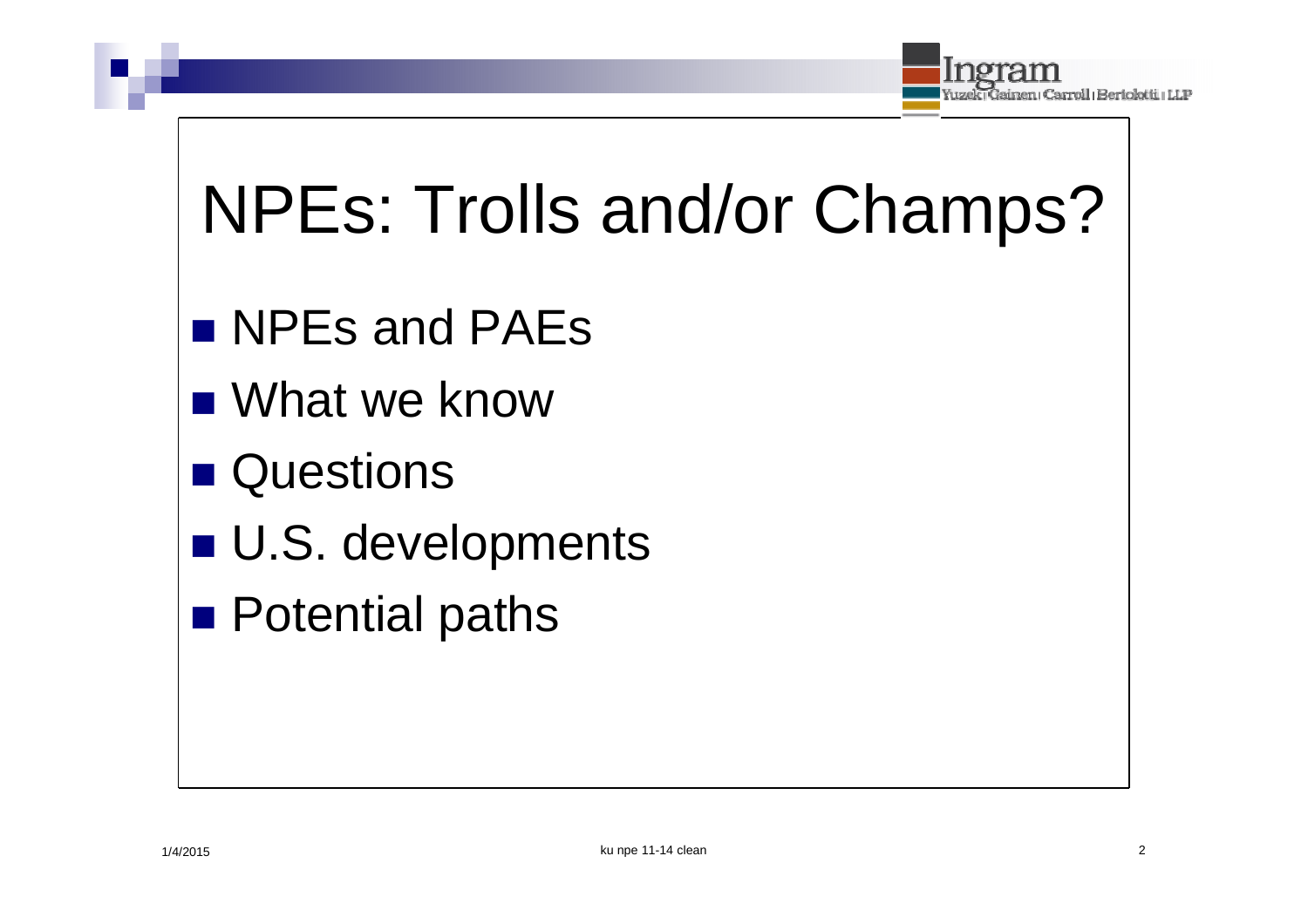

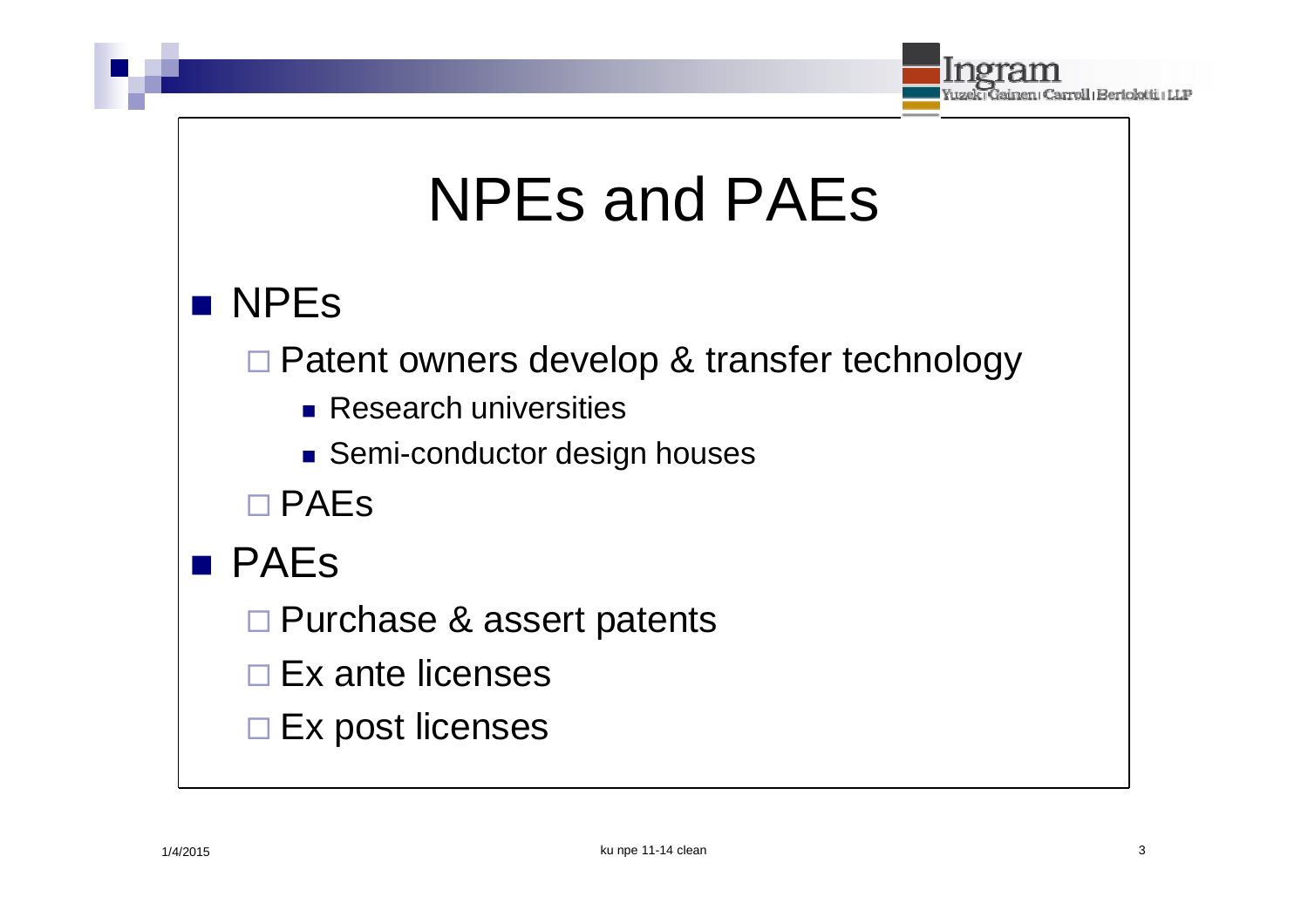

### What we know

- 2011-13 suits brought by PAEs rose from 29% of all infringement suits to 62% of all infringement suits
- 2012-13 filed patent cases  $112.4\%$ 
	- More against non-technology businesses than technology businesses
	- Most non-technology defendants are retailers/small businesses
- Last  $~12$  years, median damage awards for NPEs (which includes PAEs) nearly double the median damages awarded to practicing entities.
- **Patent litigation expensive**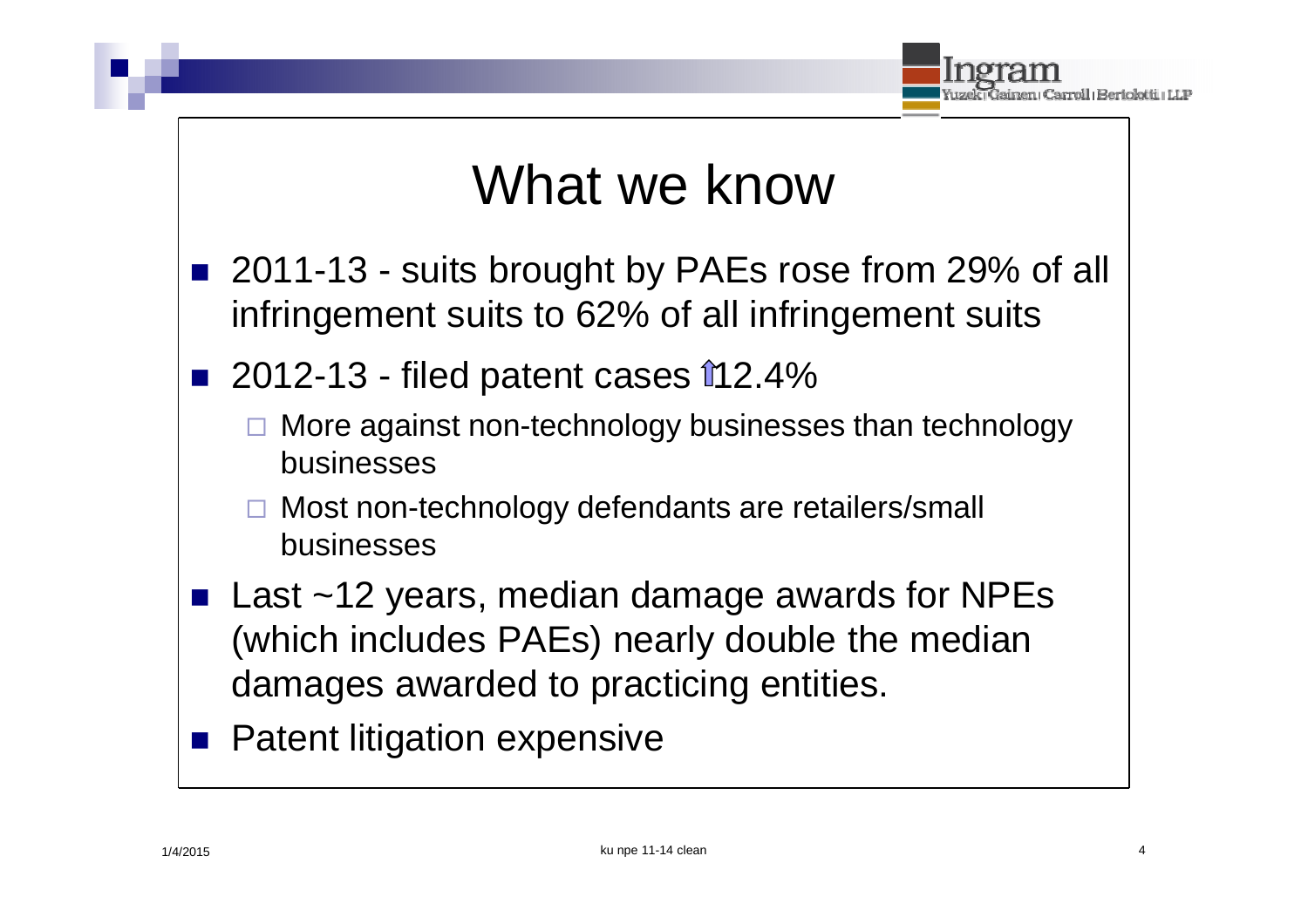### **Questions**

- What have PAEs been doing
	- $\Box$  How do PAEs organize their corporate legal structure, including parent & subsidiary entities?
	- $\Box$  What types of patents do PAEs hold & how do they organize their holdings?
	- How do PAEs acquire patents & how do they compensate prior patent owners?
	- $\Box$  How do PAEs engage in assertion activity (i.e. demand, litigation, and licensing behavior)?
	- What does assertion activity cost PAEs?
	- What do PAEs earn through assertion activity?
- **If Impact of PAEs on innovation** 
	- What should be policy towards PAEs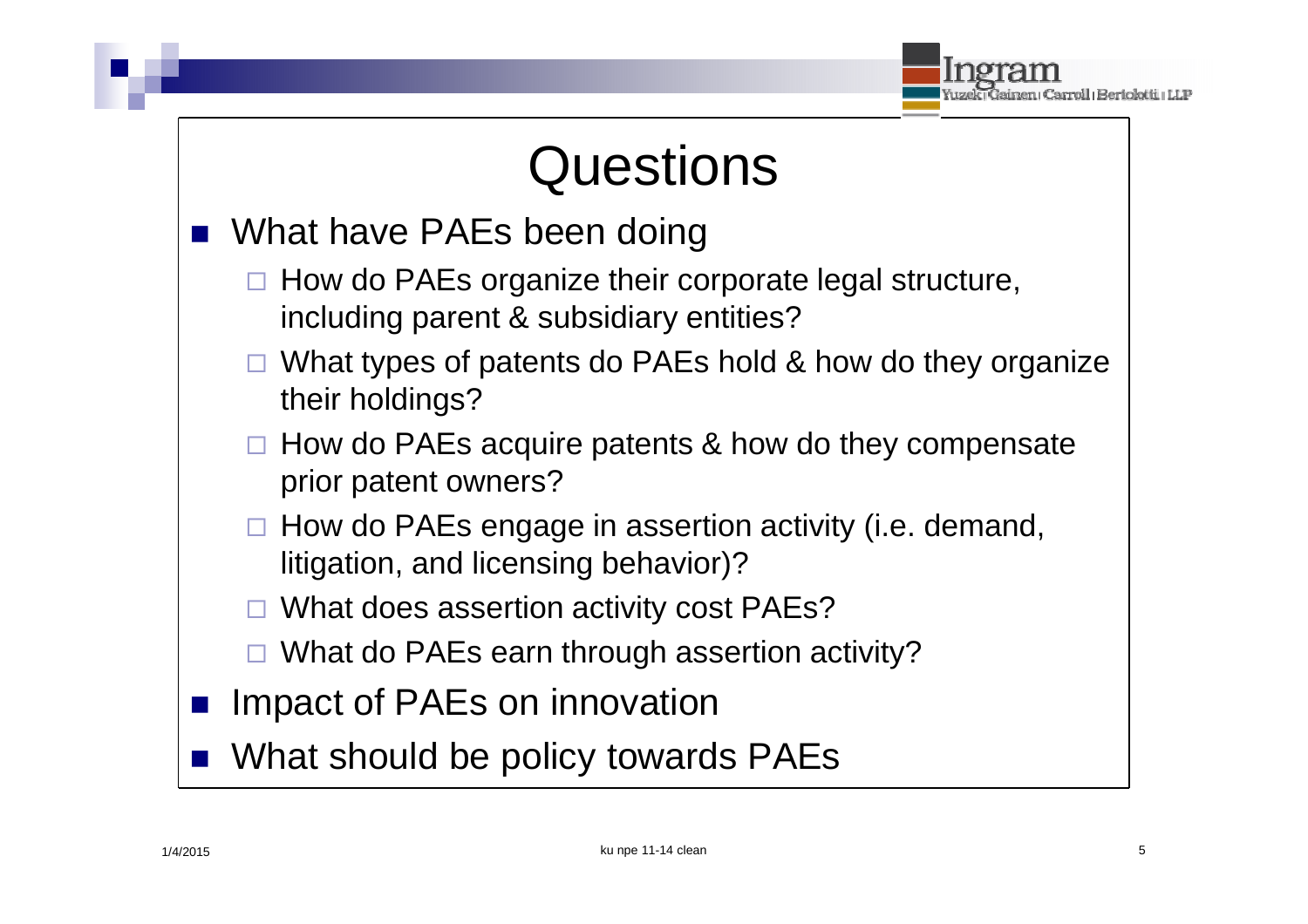

# U.S. Developments

- Congress
- **NH** White House
- Courts
- **Agencies**
- **States**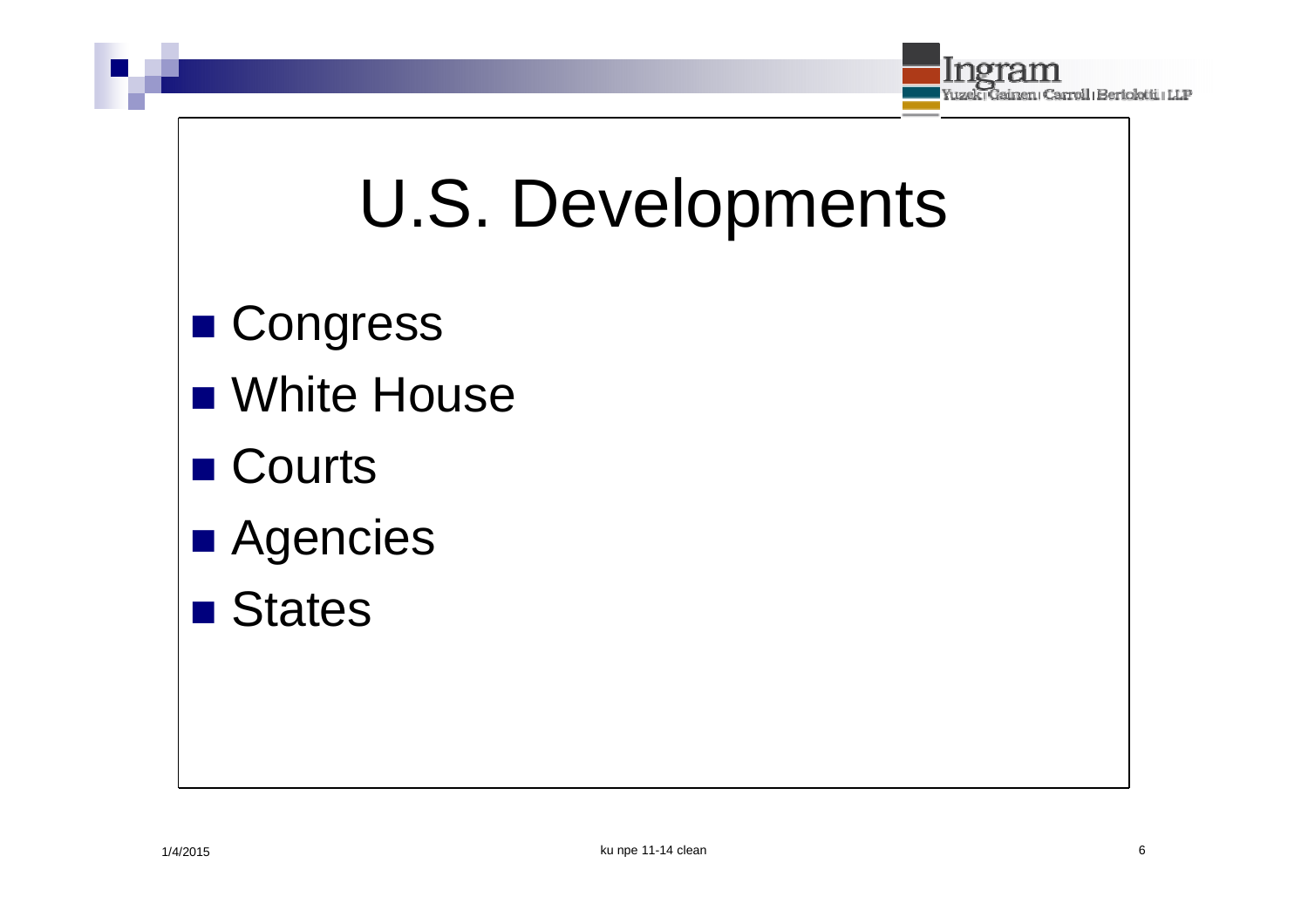

## **Congress**

- Leahy-Smith America Invents Act 2011 Joinder rules
- $\blacksquare$  > 11 bills addressing PAEs in some way
- $\blacksquare$  2012-13 7 PAE-focused hearings
- H.R. 3309, Innovation Act
	- Pleading requirements
	- **Discovery**
	- Fee shifting
- S. 1720, Patent Transparency & Improvements Act
	- $\Box$  PAF demand letters
	- GAO, Intellectual Property Report (Aug. 22, 2013)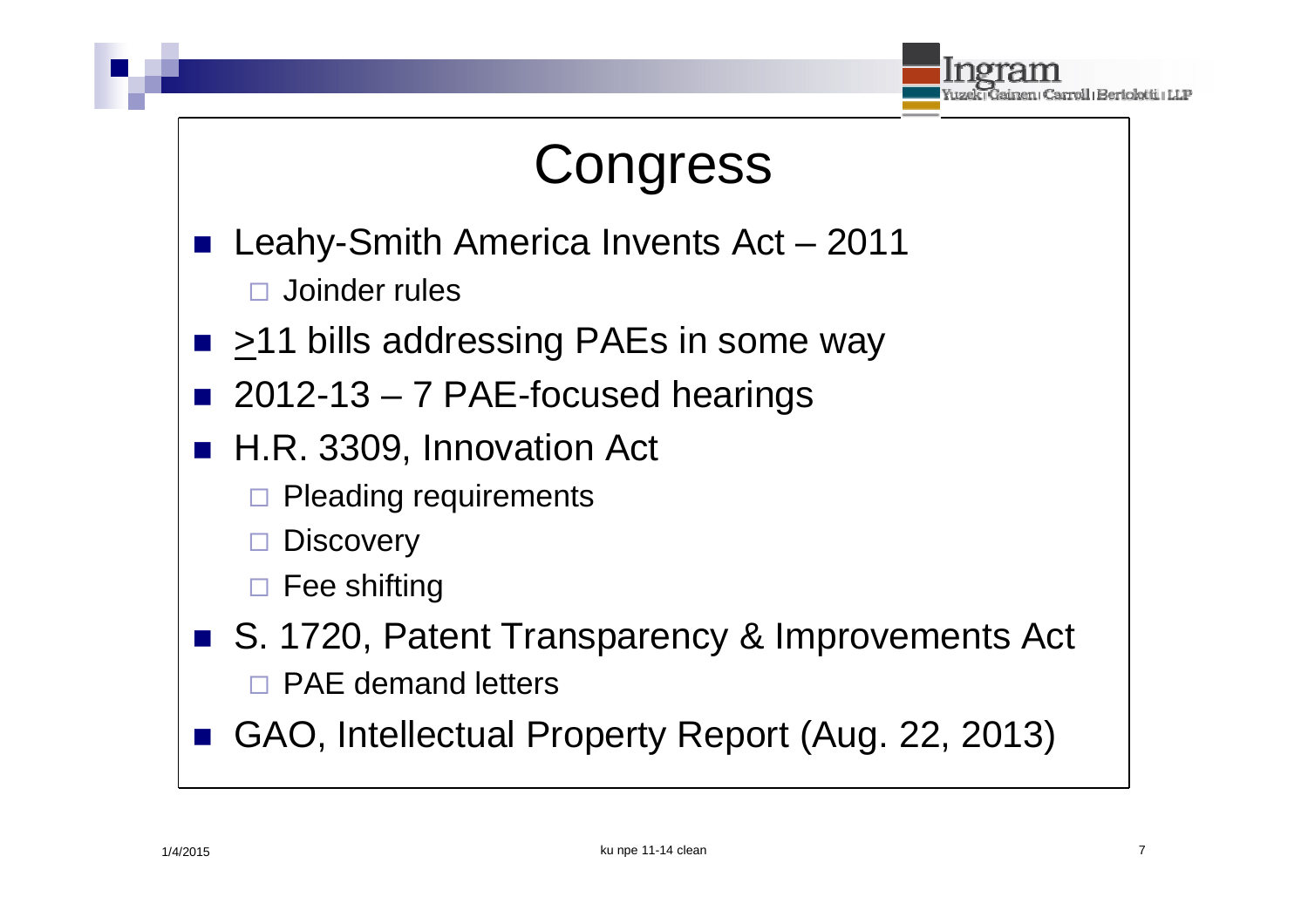

## White House

- **Executive Actions & Legislative** Recommendations - June 4, 2013
- National Economic Council & Council of Economic Advisors report "Patent Assertion and U.S. Innovation" – June 2013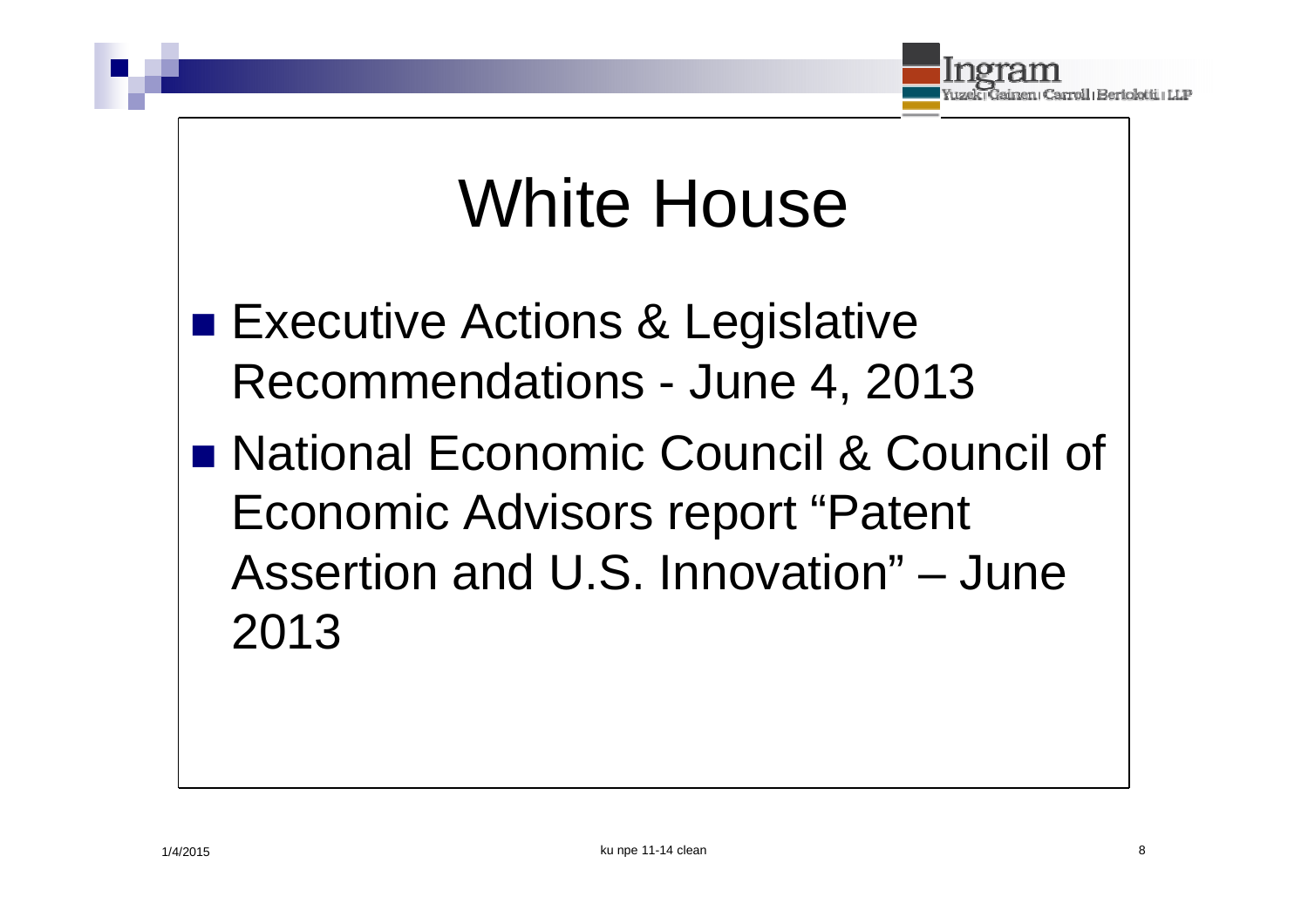

## Courts

- Alice Corporation Pty. Ltd. v. CLS Bank International, 573 U. S. \_\_\_\_ (June 19, 2014)
- Nautilus, Inc. v. Biosig Instruments, Inc., 572 U.S. (June 2, 2014)
- Octane Fitness, LLC v. Icon Health & Fitness, Inc., 572 U.S. \_\_\_ (April 29, 2014)
- Highmark Inc. v. Allcare Health Management Systems, Inc., 572 U.S. \_\_\_ (April 29, 2014)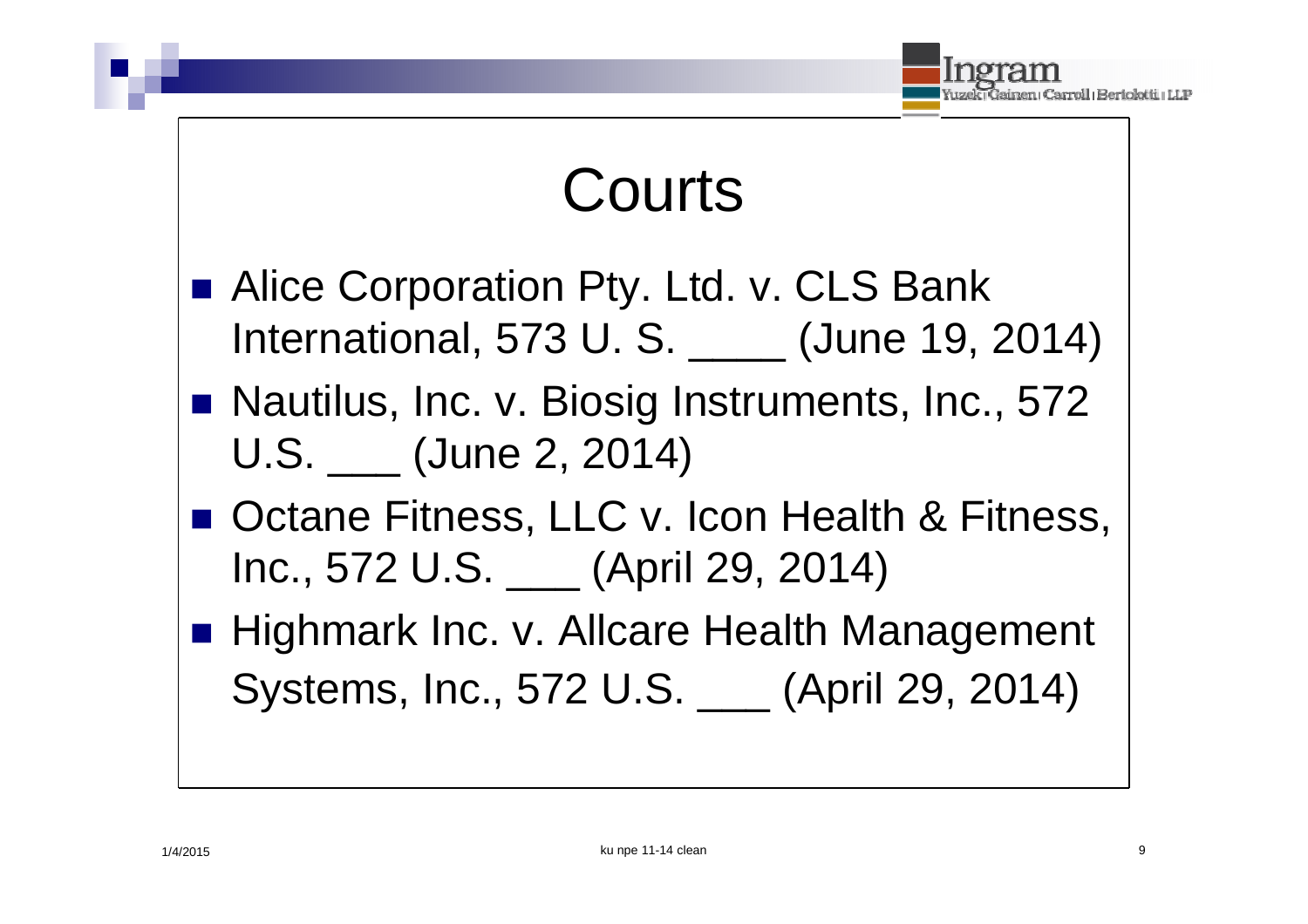

## Agencies

#### FTC/DOJ

- 2002 FTC/DOJ IP Hearings
- 2003 FTC IP Report
- 2007 FTC/DOJ Report on IP & Antitrust
- 2008 FTC N-Data Decision
- □ 2011 FTC IP Marketplace Report
- 2012 FTC/DOJ PAE Workshop
- 2013, 2014 FTC Public Consultations for PAE study
- □ 2014 FTC proposed MPHJ settlement

#### **ITC**

- 2013 pilot expedited fact finding program
- 2014 Technology Properties decision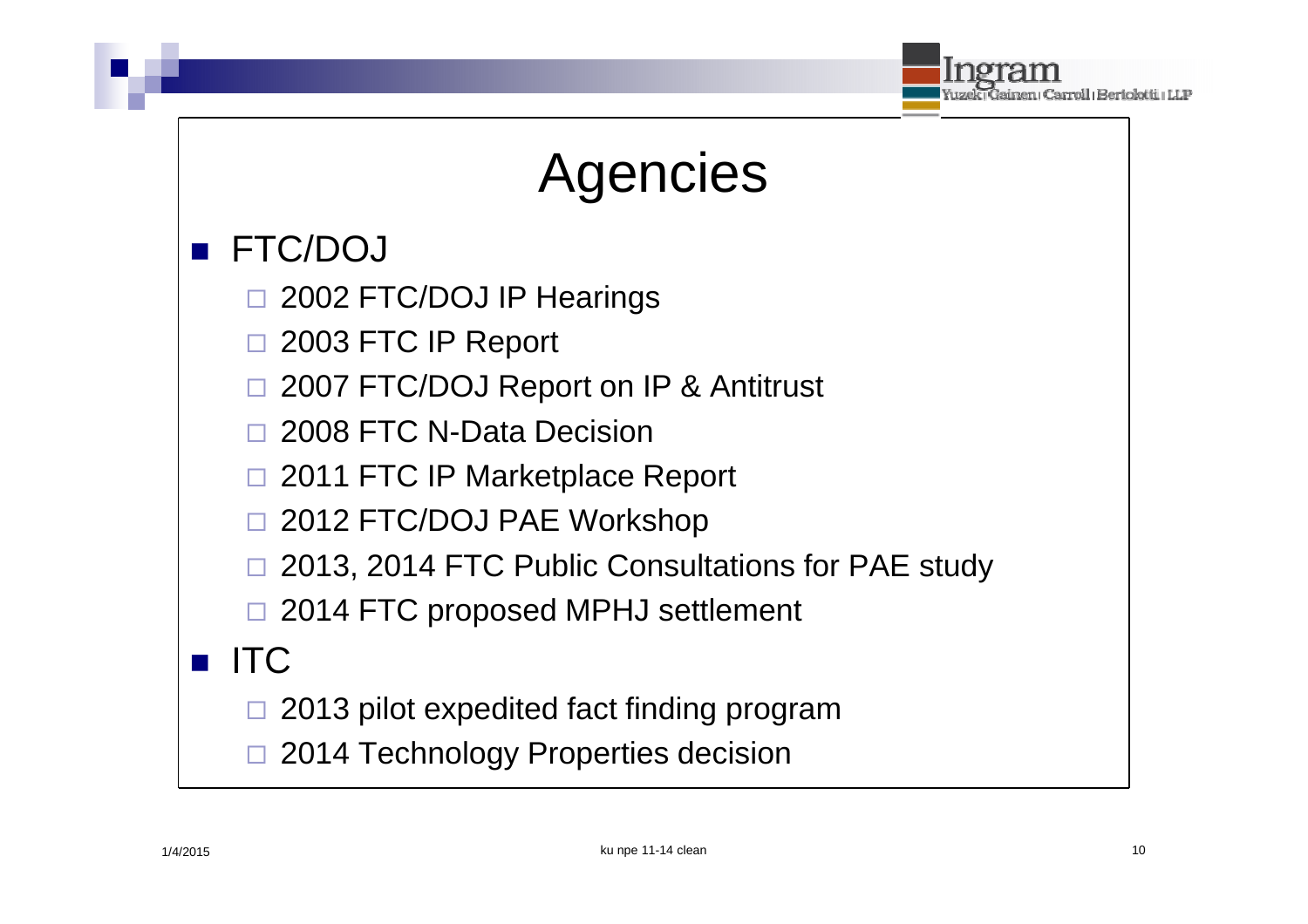

#### **States**

- Vermont Anti-PAE law
	- $\Box$  Prohibits bad faith assertion of patent infringement
	- Bond against bad faith assertion of patent infringement
- Missouri Anti-PAE law
	- Prohibits bad faith assertion of patent infringement
	- Private cause of action
- Vermont sues PAE under Consumer Protection Act MPHJ Technology Investments, LLC
- New York Assurance of Discontinuance MPHJ
- Nebraska AG cease & desist letter against law firm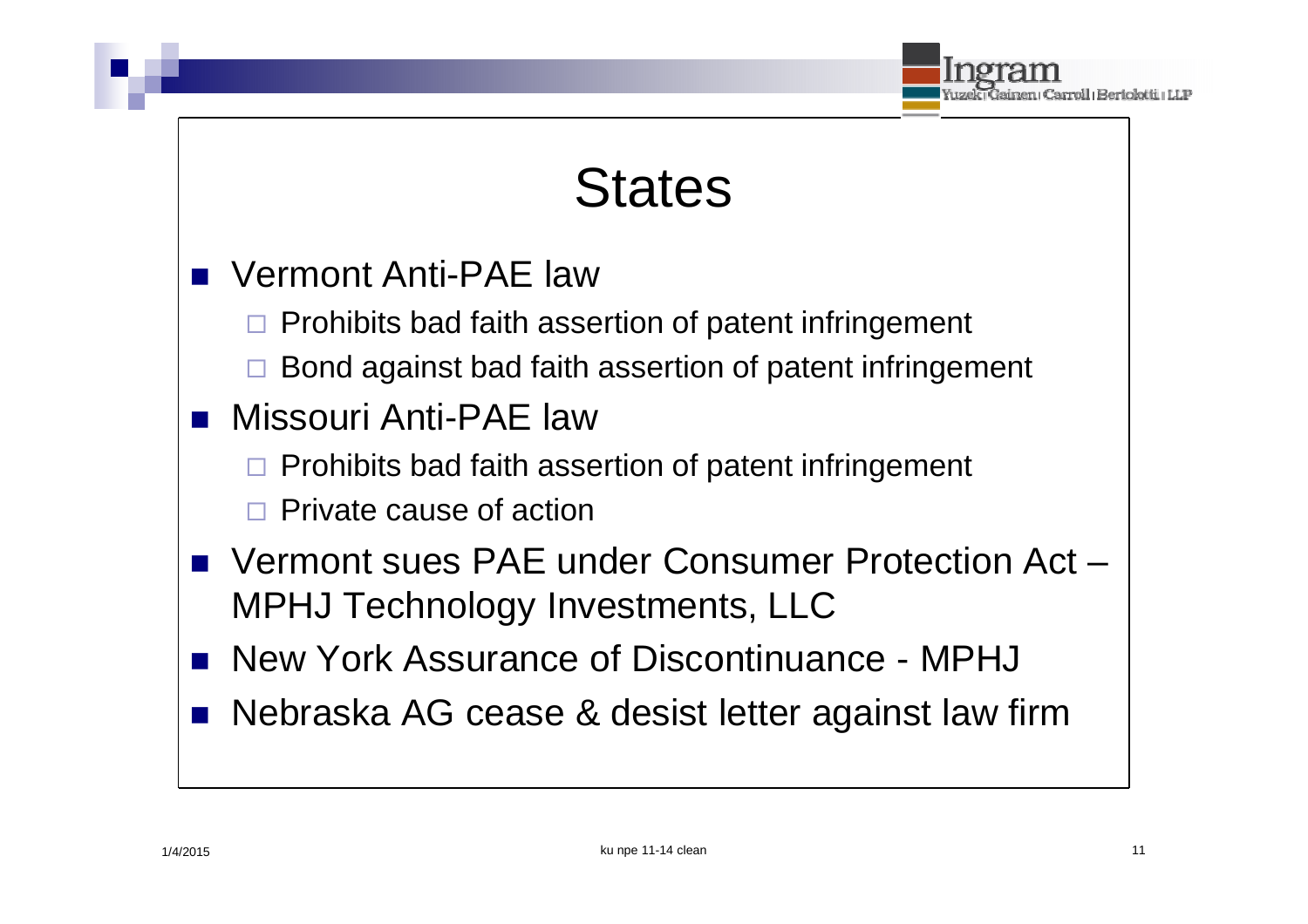

# Potential paths

**Patent law** 

■ Consumer protection law

 $\Box$  FTC civil penalty authority on bad faith demand letters

■ Antitrust law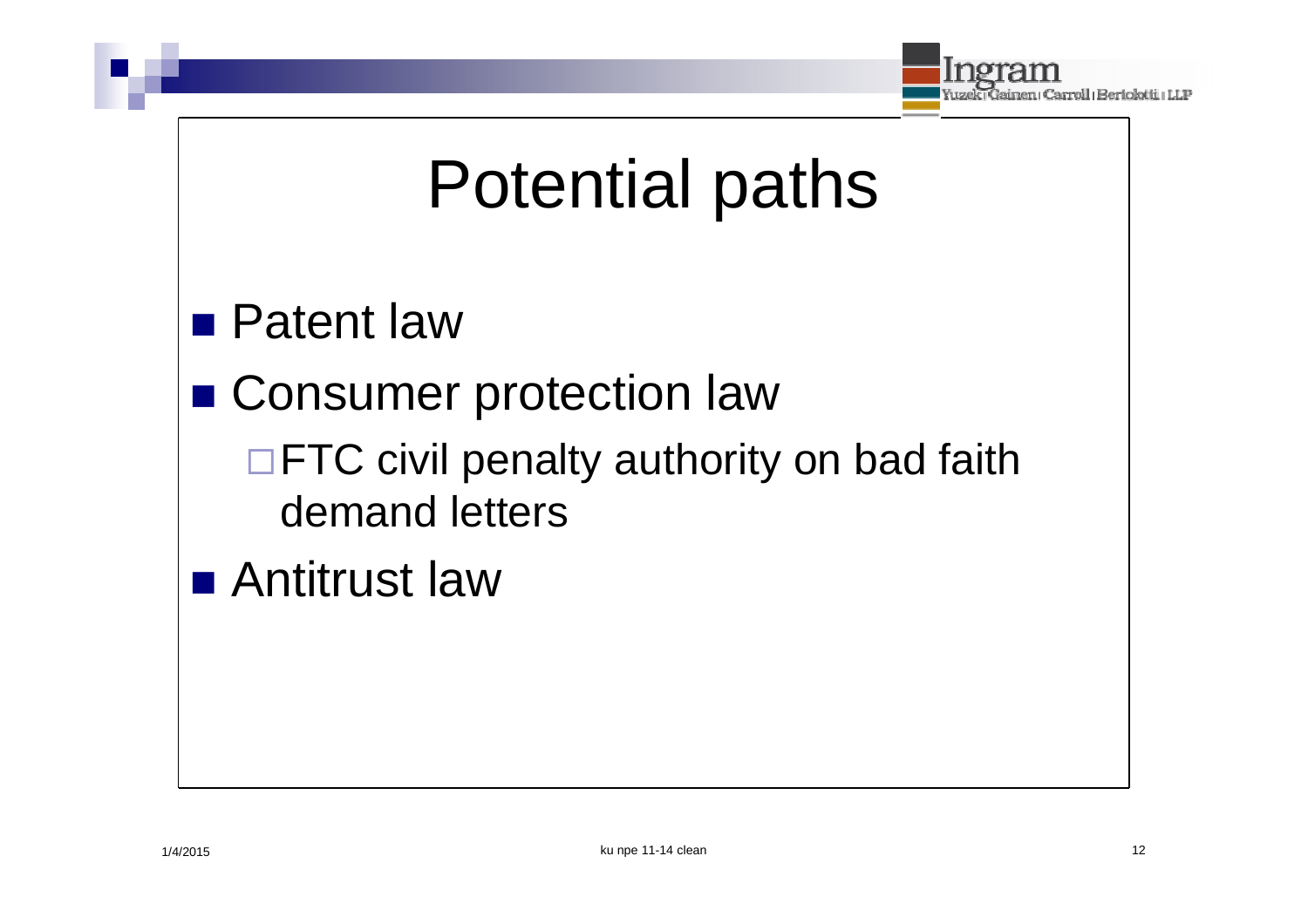

# Antitrust

- $\blacksquare$  9 No-no's
- **1995 IP Guidelines**
- Antitrust standards
	- Market power
	- □ Abuse of monopoly power
	- □ Collusive anti-competitive conduct
	- □ Acquisitions tending to monopoly